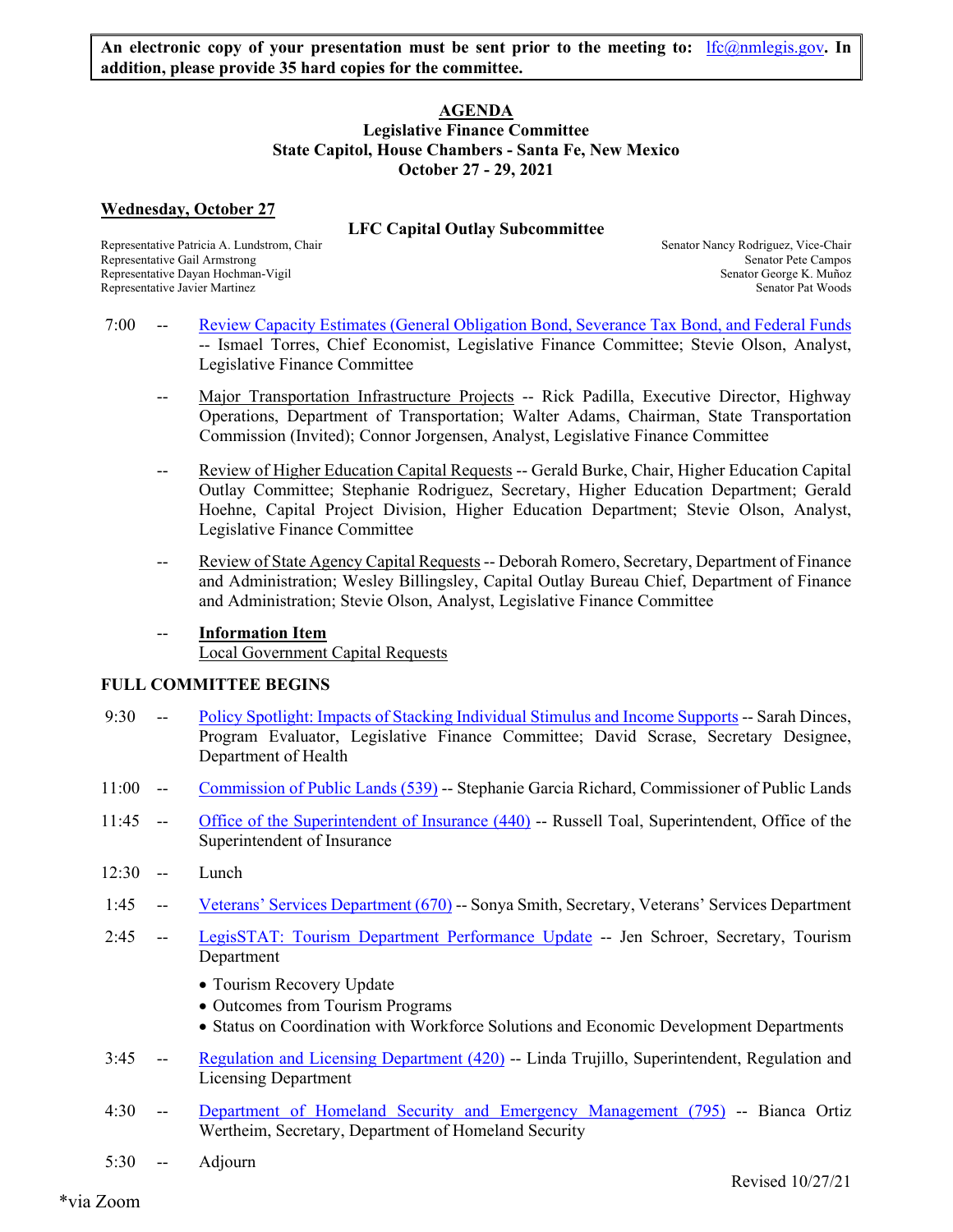#### **LFC AGENDA, October 27 - 29, 2021 Page 2**

### **Thursday, October 28**

# **LFC Public Education Subcommittee**

Representative Candie G. Sweetser, Co-Chair Senator Roberto "Bobby" J. Gonzales, Co-Chair Senator Roberto "Bobby" J. Gonzales, Co-Chair Representative Gail Armstrong Senator Pete Campos Representative Dayan Hochman-Vigil Senator Pat Woods Senator Pat Woods Representative Patricia A. Lundstrom Senator George K. Muñoz

## 7:30 -- LegisSTAT: Public Education Performance -- Kurt Steinhaus, Secretary Designeee, Public Education Department

- Public Education Department Strategic Plans
- Student Performance Metrics, Targets, and Accountability Actions
- Public School Spending for At-Risk Student Services
- -- Accountability and Flexibility for At-Risk Interventions and Additional Instructional Time -- LFC Staff
- Early Childhood Funding Needs and Alternatives for Tax Stabilization Revenue -- LFC Staff

### **Higher Education Subcommittee (Room 307)**

Representative Nathan P. Small, Co-Chair Senator Nancy Rodriguez, Co-Chair Senator Nancy Rodriguez, Co-Chair Representative Jack Chatfield Senator Siah Correa Hemphill Representative Randal S. Crowder Senator Gay G. Kernan Senator Gay G. Kernan Senator Gay G. Kernan

Representative Patricia A. Lundstrom Senator George K. Muñoz **Ex-officio**

- 7:30 -- LegisSTAT: Higher Education Performance -- Stephanie Rodriguez, Secretary, Higher Education Department; Charles Sallee, Deputy Director, Legislative Finance Committee
	- -- Framework for Understanding Certificates: Market Alignment, Student Outcomes, and Social Mobility -- Shawn Powell, President, Eastern New Mexico University - Roswell; Monica Torres, President, Dona Ana Community College, New Mexico State University
	- Funding Dual Credit to Align with Postsecondary Student Outcomes -- Stephanie Rodriguez, Secretary, Higher Education Department; Toni Pendergrass, President, San Juan College; Alvin Warren, Vice President, LANL Foundation
	- **Information Item** Research and Public Service Projects

### **FULL COMMITTEE RESUMES**

- 10:00 -- Progress Report: Maximizing Value in Procurement -- Micaela Fischer, Program Evaluation Manager, Legislative Finance Committee
- 11:15 -- State Personnel Office (378) -- Ricky Serna, Acting Director, State Personnel Office
- 12:00 -- Working Lunch: State Investment Council (337) -- Steve Moise\*, State Investment Officer
	- Venture Capital Funding Needs in New Mexico -- Chris Cassidy, Portfolio Manager, State Investment Council
- 1:00 -- Federal Stimulus Funding Update -- LFC Staff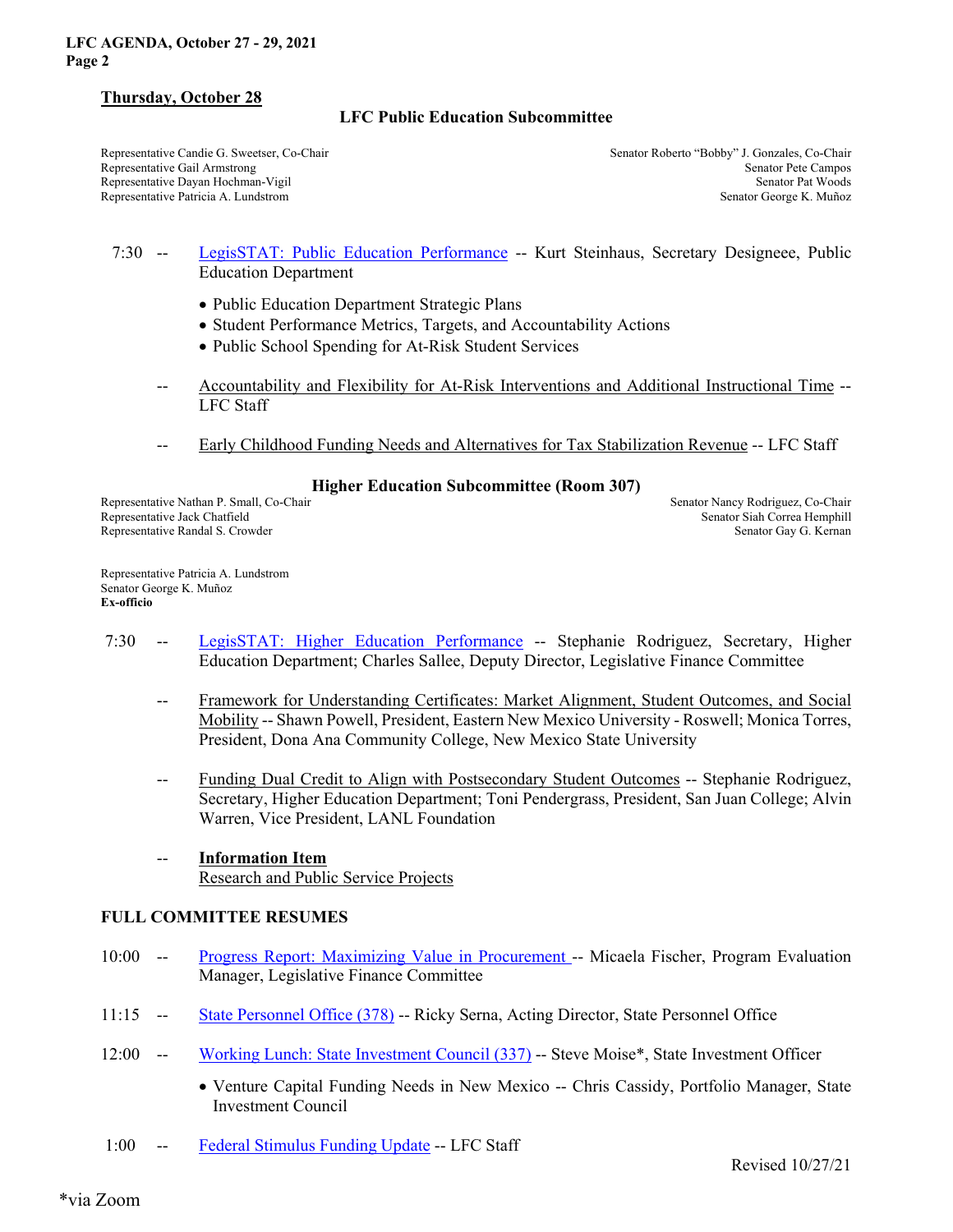### **LFC AGENDA, October 27 - 29, 2021 Page 3**

# **Thursday, October 28 (continued)**

 $1:30 - -$ 

### **Subcommittee A - House Chambers**

Representative Nathan P. Small, Chair Senator Pete Campos, Vice Chair Senator Pete Campos, Vice Chair Representative Jack Chatfield Senator Pat Woods Senator Pat Woods Representative Randal S. Crowder Senator Roberto "Bobby" J. Gonzales Representative Candie G. Sweetser

Representative Patricia A. Lundstrom Senator George K. Muñoz **Ex-officio** 

### **General Control/ Regulation:**

- 1. Governor (356) -- Nichols
- 2. Lieutenant Governor (360) -- Nichols
- 3. State Auditor (308) -- Nichols
- 4. State Treasurer's Office (394) -- Torres
- 5. State Commission of Public Records (369)\* -- Hitzman
- 6. Gaming Control Board (465) -- Nichols
- 7. Racing Commission (469) -- Nichols
- 8. Administrative Hearings Office (340) -- Nichols

### **Subcommittee B - Room 307**

Senator Steven P. Neville

Senator Nancy Rodriguez, Chair **Senator Nancy Rodriguez, Chair** Representative Harry Garcia, Vice Chair **Senator Siah Correa Hemphill** Representative Gail Armstrong Senator Gay G. Kernan Representative Garcia/Hochman-Vigil

Representative Patricia A. Lundstrom Senator George K. Muñoz **Ex-officio**

### **Courts/Public Safety:**

- 1. Supreme Court (216) -- Hanika-Ortiz
- 2. Court of Appeals (215) -- Hanika-Ortiz
- 3. New Mexico Compilation Commission -- Hanika-Ortiz
- 4. Judicial Standards Commission (210)\* -- Hanika-Ortiz
- 5. Department of Military Affairs (705) -- Rabin
- 6. Juvenile Public Safety Advisory Board (765) -- Chenier
- 7. Crime Victims Reparation Commission (780) -- Rabin
- 8. Parole Board (760) -- Rabin
- 9. New Mexico Sentencing Commission (354) -- Rabin
- 5:00 -- Adjourn

### **Friday, October 29**

- 8:00 -- Secretary of State (370) -- Maggie Toulouse Oliver, Secretary of State
- 8:30 -- Staff Reports:
	- 1. Public Employees Retirement Association (366) -- Jorgensen
	- 2. Educational Retirement Board (352) -- Jorgensen
- 9:30 -- Capital Outlay Quarterly Status; Review of Bonding Capacity and Capital Requests -- Steve Olson, Analyst, Legislative Finance Committee